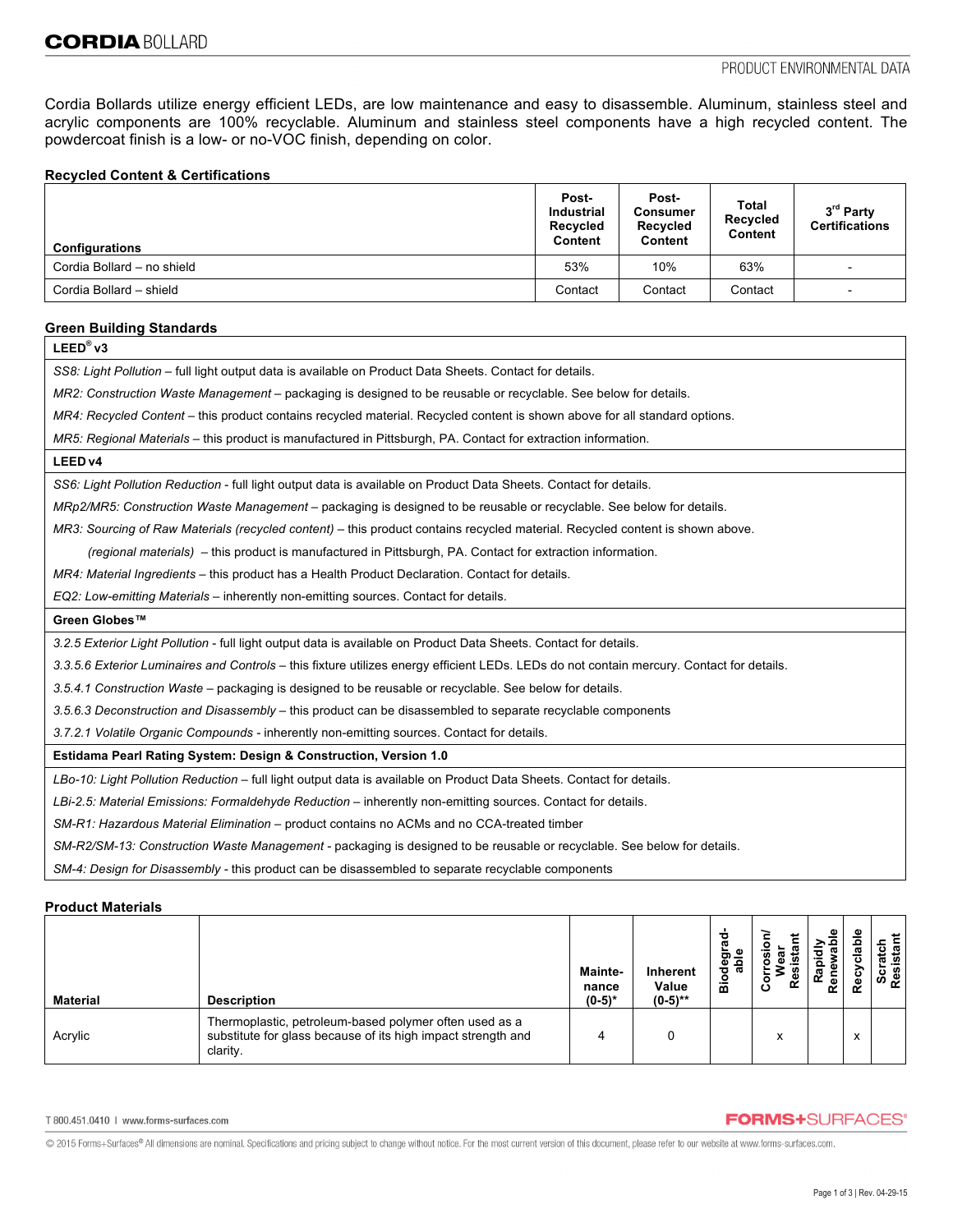## **Product Materials continued**

| <b>Material</b>                                                                                                                                                                                                                                       | <b>Description</b>                                                                       | Mainte-<br>nance<br>$(0-5)*$ | Inherent<br>Value<br>$(0-5)$ ** | ਠ<br>୫<br>å | Resista<br>ပ | Rapidly<br>Renewable | clabl<br>T | Scratch<br>Resistant |
|-------------------------------------------------------------------------------------------------------------------------------------------------------------------------------------------------------------------------------------------------------|------------------------------------------------------------------------------------------|------------------------------|---------------------------------|-------------|--------------|----------------------|------------|----------------------|
| Aluminum                                                                                                                                                                                                                                              | Corrosion-resistant metal that is suitable for many fabrication<br>methods.              | 3                            | 3                               |             | x            |                      | ᄉ          |                      |
| <b>Stainless Steel</b>                                                                                                                                                                                                                                | Steel that is alloyed with chromium and other metals to improve<br>corrosion-resistance. | 3                            | 4                               |             | x            |                      | ж          |                      |
| *Maintenance ratings are assigned as follows: 0 – High level of maintenance required to keep up product performance and aesthetics; 5 – Absolutely no maintenance required<br>to keep up product's visual appearance and performance characteristics; |                                                                                          |                              |                                 |             |              |                      |            |                      |
| **Inherent value ratings are assigned based on the material's scrap value: 0 – No scrap value, or negative scrap value, and/or no scrap market; 5 – High scrap value,<br>accompanied by robust scrap market                                           |                                                                                          |                              |                                 |             |              |                      |            |                      |

#### **Processes**

| <b>Process</b>              | <b>Description</b>                                                                                                                                                                                                                                                                                                                            |
|-----------------------------|-----------------------------------------------------------------------------------------------------------------------------------------------------------------------------------------------------------------------------------------------------------------------------------------------------------------------------------------------|
| Aluminum Making             | A two-step process by which the aluminum is first dissolved in a caustic bath and then precipitated out in<br>crystals. This two-step process can be circumvented by using recycled scrap that is melted down to form new<br>parts.                                                                                                           |
| Anodizing                   | An electrolytic passivation process used to increase the thickness of the natural oxide layer on aluminum.<br>Produces a protective surface that inhibits further oxidation (corrosion).                                                                                                                                                      |
| Casting                     | The process of creating a solid object by pouring molten metal into a mold and allowing it to cool.                                                                                                                                                                                                                                           |
| Cutting                     | A variety of methods may be used to cut through various materials.                                                                                                                                                                                                                                                                            |
| Extruding                   | Process in which heated metal is pushed through a cross-sectional die to create a linear part with a specific<br>shape.                                                                                                                                                                                                                       |
| Forming                     | A mechanical process used to alter the shape of metal.                                                                                                                                                                                                                                                                                        |
| Machining                   | A form of subtractive or additive manufacturing often requiring specialty tooling to physically remove or add<br>material to achieve a desired geometry.                                                                                                                                                                                      |
| Metal Finishing             | Applied using grinding/sanding wheels. Finishing produces a grained or brushed finish on the surface, and<br>depending on the material will increase corrosion resistance.                                                                                                                                                                    |
| <b>Metal Protection</b>     | A process in which metal receives a thin layer of coating to improve corrosion resistance and coating adhesion.                                                                                                                                                                                                                               |
| <b>Plastics Manufacture</b> | Plastic is the common term for a wide range of synthetic or semi-synthetic organic solid materials used in<br>industrial applications. Plastics are typically polymers of high molecular weight, and may contain other<br>substances to improve performance or reduce costs.                                                                  |
| Powdercoating               | A solvent-free finishing method in which electrically charged particles of pigmented resins are sprayed onto a<br>product. Electrical grounding of the coated object causes the charged powder to adhere to the surface. When<br>baked in a curing oven the deposited powder melts and fuses together to form a durable, cross-linked coating |
| Sand Blasting               | The process of smoothing, shaping and cleaning a hard surface by forcing solid particles across that surface at<br>high speeds to provide an even finish.                                                                                                                                                                                     |
| <b>Steel Making</b>         | Steel and stainless steel are made in one of two types of furnace: a Basic Oxygen Furnace (BOF) or an Electric<br>Arc Furnace (EAF). A BOF is used to make steel from iron ore or from scrap steel; an EAF is used primarily to<br>reprocess scrap steel.                                                                                     |
| Welding                     | A process that joins two similar metals by causing coalescence. Usually accomplished by melting the work<br>pieces and adding a filler material to form a pool of molten metal that cools to become a strong joint.                                                                                                                           |

**FORMS+**SURFACES®

@ 2015 Forms+Surfaces® All dimensions are nominal. Specifications and pricing subject to change without notice. For the most current version of this document, please refer to our website at www.forms-surfaces.com.